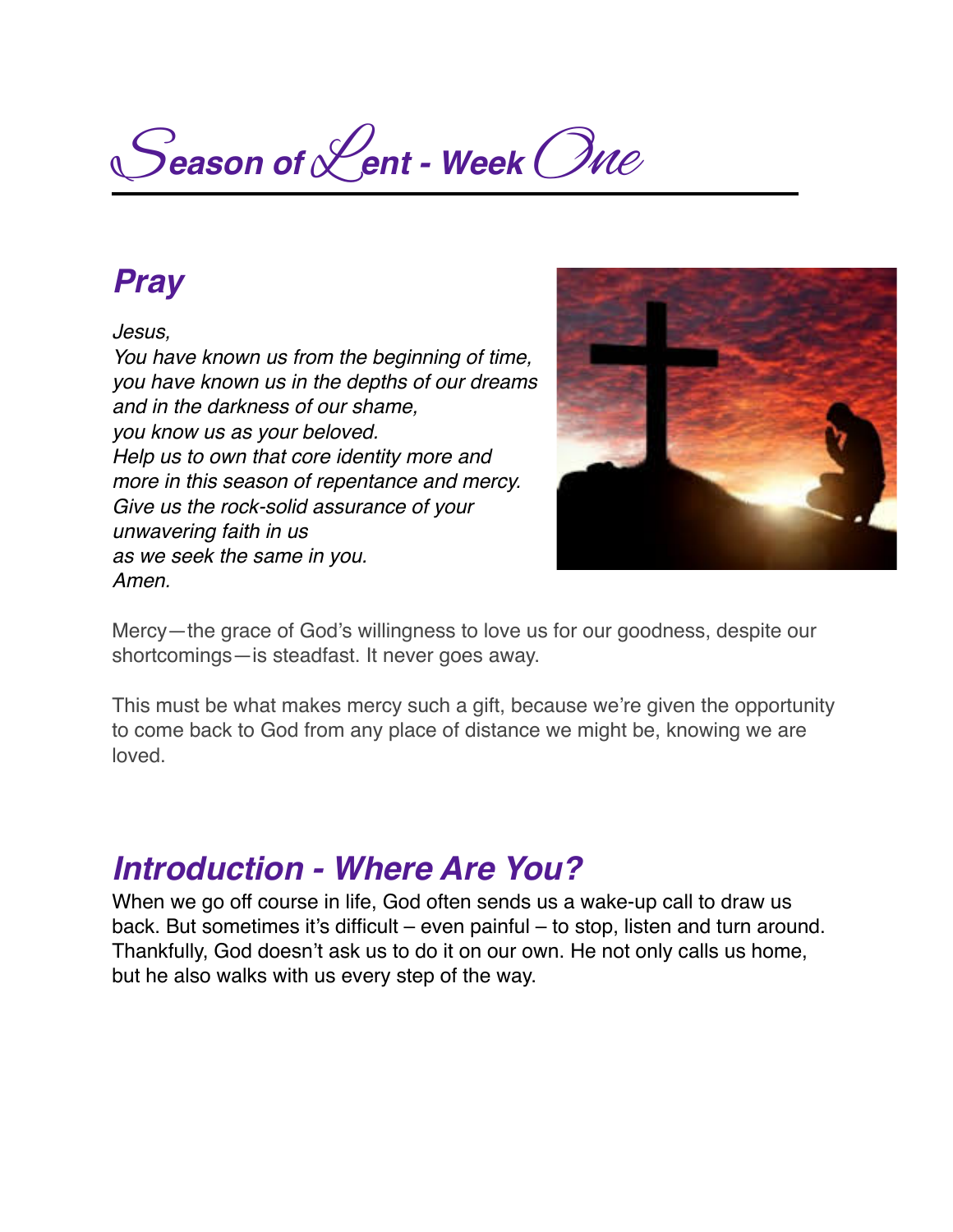# *Video Forgiven: The Transforming Power of Confession ~ Session 1: Where Are You?*

Watch the video episode on Formed ~ **Session 1 "Where Are You?"**

To access the video: log onto [www.formed.org](http://www.formed.org/)

- Click **"sign up"** to register for a **free** account.
- Choose "sign up as a parishioner."
- Create a new account either enter Canton Catholic Community (1860 Washington St.) or enter 02021.

It is easy to register, you simply use your email address and create a password. Once on the Formed site: **Go to the "Programs" tab at the top of the page and choose "The Sacraments" from the drop down and select the program "Forgiven."**

## *Reflection*

God loves us so much the he won't let anything at all stand between us and his love. God seeks us out when we have sinned. This is the incredible beauty of God's mercy!

He seeks us not to scold or punish us, but to offer us his healing and his forgiveness. God is our loving and merciful Father. If we understand this, then guilt is not something bad to be avoided or ignored, or another wound in our already broken hearts; rather, it becomes a step toward reconciliation.

God doesn't wait for us to come back to him after we have sinned - he comings looking for us. In his merciful love he searches for us to come home.